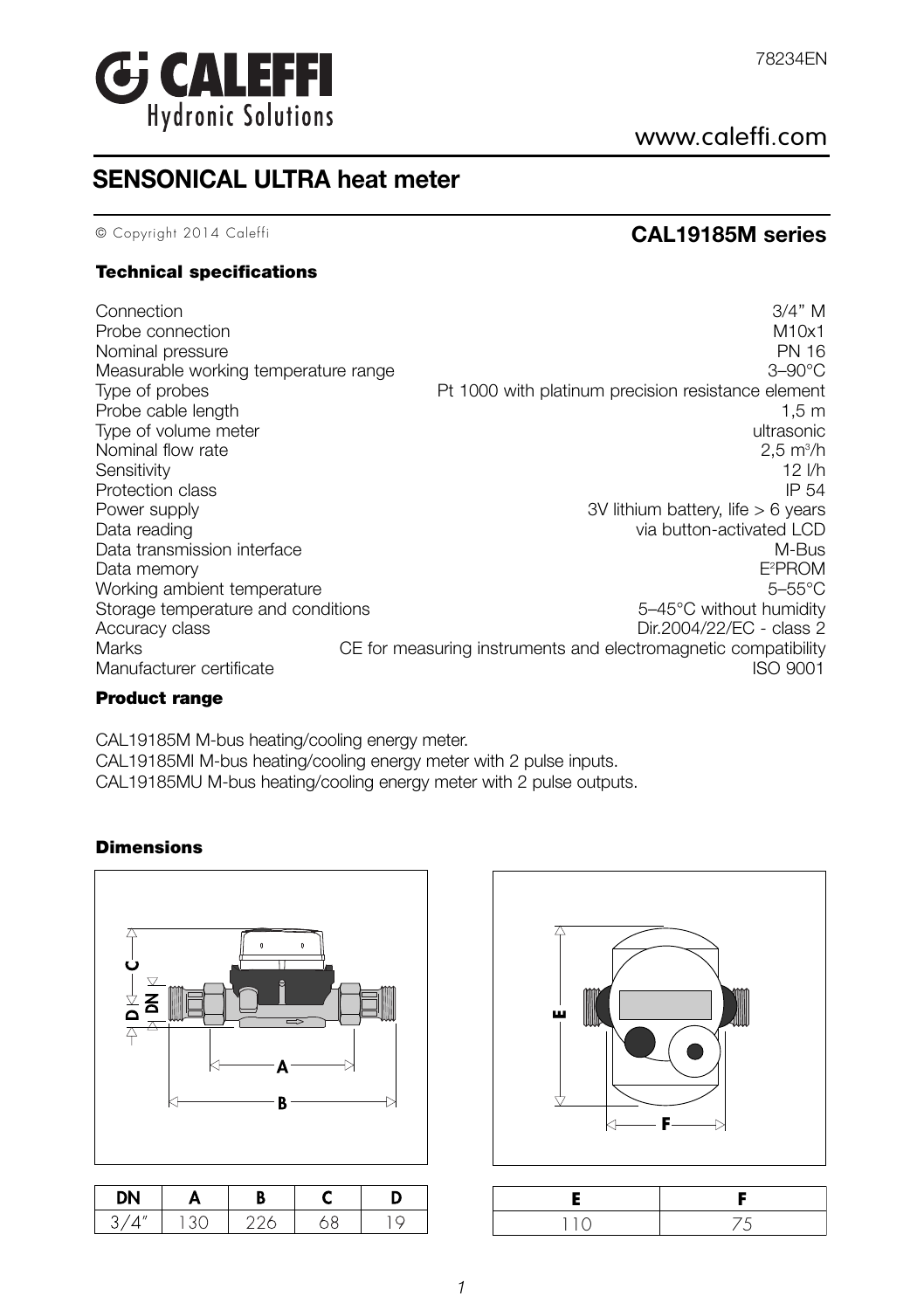# **Contents of the pack**

No.1 heat meter consisting of: detachable electronic unit, volume meter, two temperature probes. All these parts are permanently connected to each other.

No.1 instruction sheet for installation.

- No.1 sealing kit for flow probe and hydraulic section.
- No.2 3/4'' M tailpiece-nut fittings

# **Installation**

### **Preliminary recommendations**

Comply with the **following instructions** for installation and examine the **installation diagram**. Failure to observe these instructions may invalidate warranty and correct measurement of the thermal energy.

- 1 Installing the SENSONICAL ULTRA series heat meter requires fitting the probe holder valve code CAL19180 or the TEE code CAL19181 in the system on the flow pipe, observing all the instructions on the relevant instruction sheet.
- 2 The flow temperature probe must be inserted in the probe holder valve or in the TEE so that it reaches the centre of the pipe. Make sure that the probe **does not touch** the bottom. The immersion depth can be adjusted by means of the nipple.
- 3 The SENSONICAL ULTRA meter must be installed by technically qualified personnel.
- 4 The meter must be positioned on the pipe at a distance of more than 200 mm from motors, switches and regulators and more than 50 mm from electrical cables in compliance with the requirements of the EC directive on electromagnetic compatibility and to ensure interferencefree operation.
- 5 Flush the system before inserting the hydraulic section.
- 6 The **correct positioning** of the hydraulic section of SENSONICAL ULTRA is on the return pipe; attention must be paid to **observe the correct direction of the flow**. The temperature probe not sealed to the template of the volume meter must **necessarily** be inserted in the pocket of the valve CAL19180 or TEE CAL19181 on the system flow line. Consider also that the length of the flow probe cable is equal to 1.5 m and that it **can be neither extended nor shortened**; if it is too long, it is advisable to wind it and secure it with a plastic cable tie. Before and after the meter there must be **shut-off ball valves** in case it needs to be replaced or inspected. A strainer upstream of the system is necessary in order to prevent any blockages.
- 7 We recommend installing a venting device: air bubbles can cause measurement errors.
- 8 Clean the instrument only if required using a cloth moistened with water.
- 9 When positioning, consider the risk of water dripping onto the electronic component of the heat meter.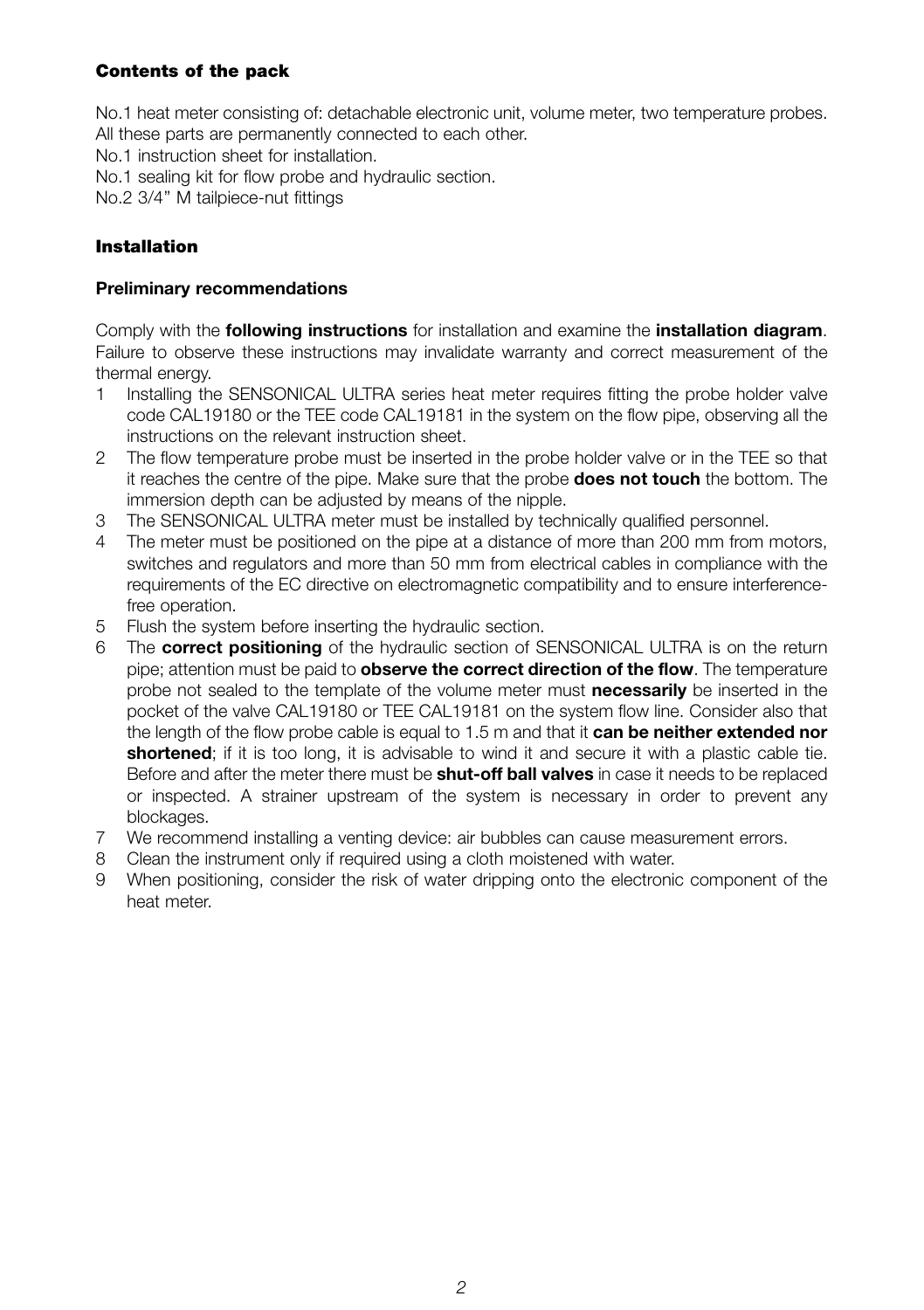### **Installation – Volume meter**

- **a** Close the upstream and downstream shut-off valves nearest to the point where the SENSONICAL ULTRA heat meter is to be installed.
- **b** Open the nearest drain valve to decrease the pressure.
- **c** Remove and empty the tube portion where the hydraulic section of the SENSONICAL ULTRA is to be installed.
- **d** Take out the old seals and remove any residues.
- **e** Position the new seals.
- **f** Install the volume meter on which the tailpiece-nut fittings have previously been secured observing the direction of the flow (check the direction of the arrow on the instrument).
- **g** Tighten the fitting to a suitable torque for the seal supplied.
- **h** Turn the electronic unit into the correct position for reading.

#### **Installation – flow temperature probe**

- **a** If installing in a dedicated probe holder valve, close it, if in a probe holder TEE, close the nearest shut-off valves.
- **b** Remove the cap on the probe connection and clean the surfaces to remove any residues.
- **c** Remove the O-ring from the probe and place it on the probe connection of the ball valve/TEE.
- **d** Insert the probe and adjust its depth of immersion by means of the nipple.
- **e** Tighten until it stops.

### **Commissioning the meter**

- **a** Slowly open the shut-off device, check the hydraulic tightness and functionality of SENSONICAL ULTRA, and clean the electronic unit if needed.
- **b** Verify the operation of the display by pressing the front button.
- **c** After verifying the instrument works properly, apply the seals on the temperature probes and on the volume section of the flow meter.
- **d** In case the heat meter has to be replaced, note the last displayed consumption data and the serial number of the instrument being replaced and of the new one as well as all the previous readings stored in the instrument deemed necessary.

#### **Connecting the two additional pulse inputs (CAL19185MI)**

The pulse inputs enable acquiring the consumption of hot and cold water from two volume meters, according to the following wiring diagram:

| Conductor | Colour |         |
|-----------|--------|---------|
|           | white  | $IF1 +$ |
|           | brown  | $IE1 -$ |
| 3         | vellow | $IF2 +$ |
|           | green  | $IE2 -$ |
| 5         | grey   | M-Bus   |
| ่ค        | pink   | M-Bus   |



IE: pulse input

In pulse emitters with an open collector output it is mandatory to respect the polarity. During installation, the **conductors must not touch one another to avoid that the instrument logs the pulses.**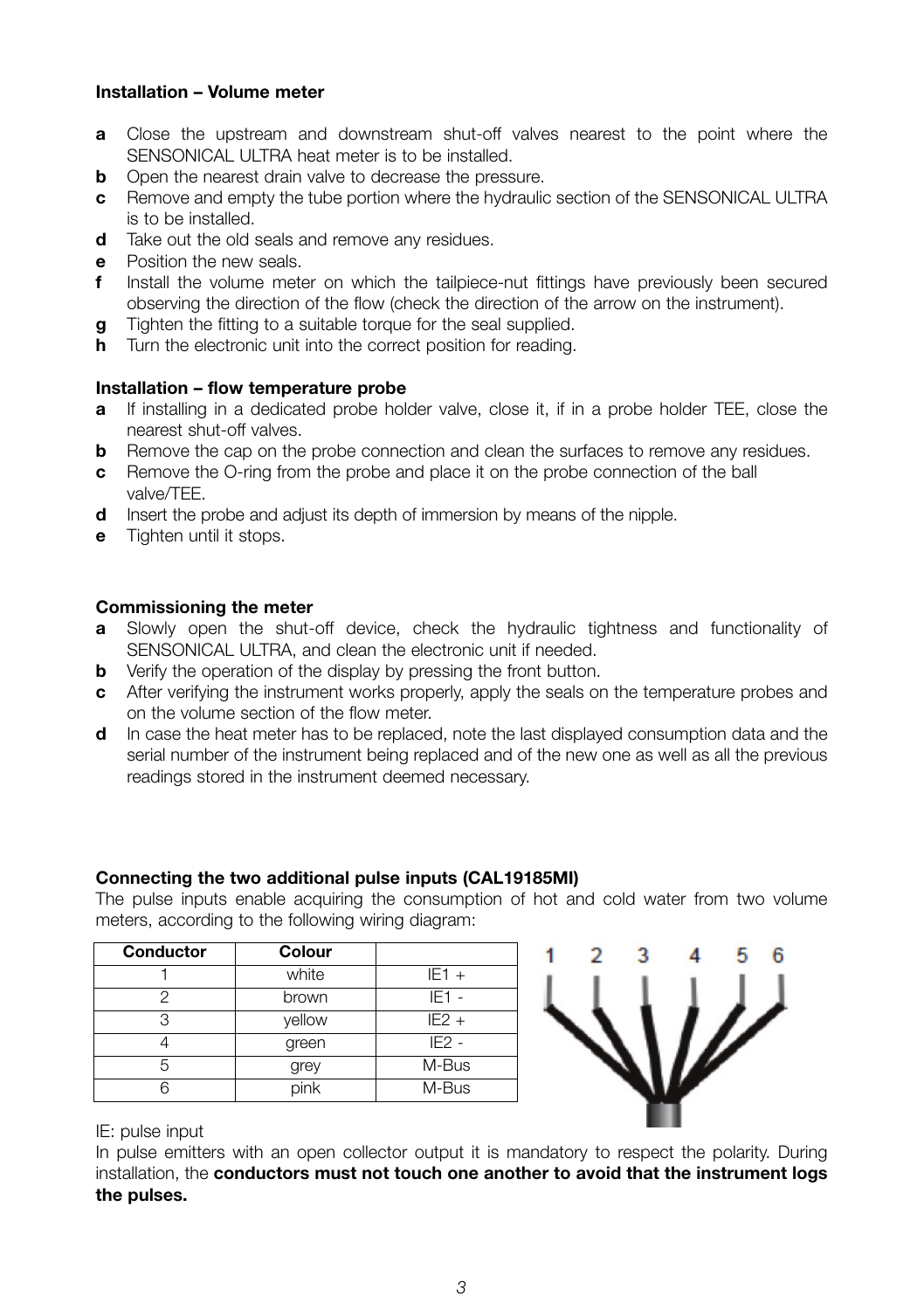### **Installation diagrams**



# **Display readings and information**

The electronic unit is equipped with a liquid crystal display with 8 digits and special characters. The data that can be displayed are split into three levels and can be viewed using the selection button. The standard mode (without pressing the button) shows the total heating and cooling energy consumption since the startup of the instrument (alternating views).

The main level is automatically displayed first. Pressing the button for more than 4 seconds takes you from one level to another.

Pressing briefly the button allows you to scroll through the data for each level.

If the button is not pressed for one minute the main level is automatically displayed.

# **1 - Main Level**



1 Total heating and cooling energy consumption and any error message (alternating view)



2 Segment test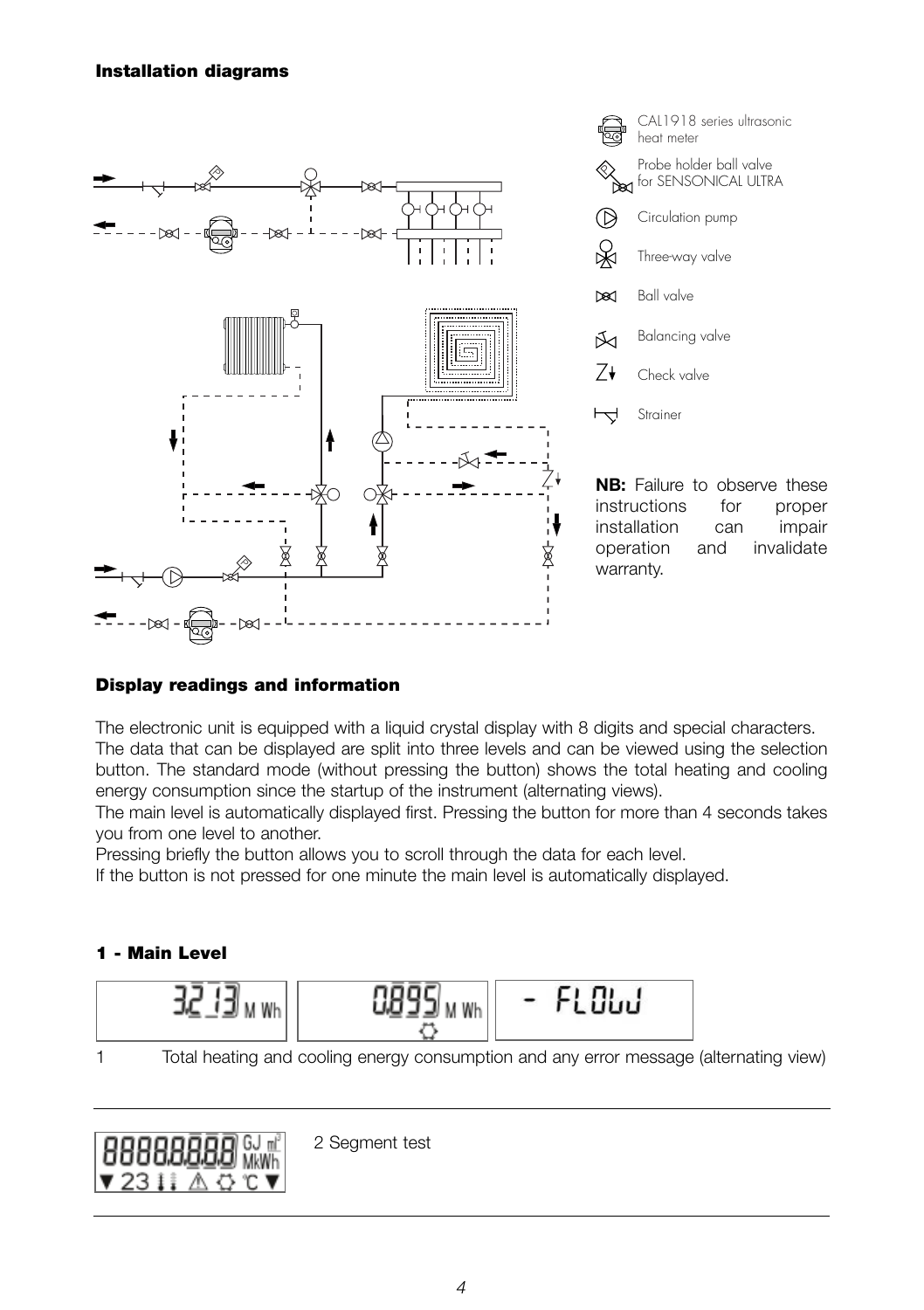| 3 1 12 10                                                                             | 2.785 m wh<br>0895  <sub>м Wh</sub><br>m                                                                                     |  |  |  |
|---------------------------------------------------------------------------------------|------------------------------------------------------------------------------------------------------------------------------|--|--|--|
| m <sup>3</sup><br>589<br>н                                                            | 3 Date of last readout alternating with relative heating/cooling energy<br>consumption and pulse input meters <sup>(1)</sup> |  |  |  |
| m <sup>3</sup><br>147                                                                 | 4 Total volume in m <sup>3</sup>                                                                                             |  |  |  |
| 3456<br>kW                                                                            | 5 Instantaneous power in kW                                                                                                  |  |  |  |
| $\frac{n^3}{h}$<br>0.468                                                              | 6 Instantaneous flow rate in m <sup>3</sup> /h                                                                               |  |  |  |
| រ ទេ រ រ                                                                              | 7 Current date in format DD.MM.YY                                                                                            |  |  |  |
| 8 Error Message (alternating binary and<br>0000 1000<br>88<br>hexadecimal displaying) |                                                                                                                              |  |  |  |
| $\cdots$                                                                              | 9 Not used                                                                                                                   |  |  |  |
| .                                                                                     | 10 Not used                                                                                                                  |  |  |  |
| W,<br>6.SC                                                                            | 11 Reading of the 1st pulse meter <sup>(1)</sup><br>P<br>alternating with the weight of the pulse<br>(in litres)             |  |  |  |
| 589<br>m,<br>н                                                                        | 12 Reading of the 2nd pulse meter <sup>(1)</sup><br>۹,,<br>25<br>alternating with the weight of the pulse<br>(in litres)     |  |  |  |
| 2 - Technical level                                                                   |                                                                                                                              |  |  |  |

| kW<br>2 |   | Maximum power in kW                    |
|---------|---|----------------------------------------|
| 腎       | 2 | Maximum flow rate in m <sup>3</sup> /h |
|         | 3 | Flow temperature in °C                 |
|         | 4 | Return temperature in °C               |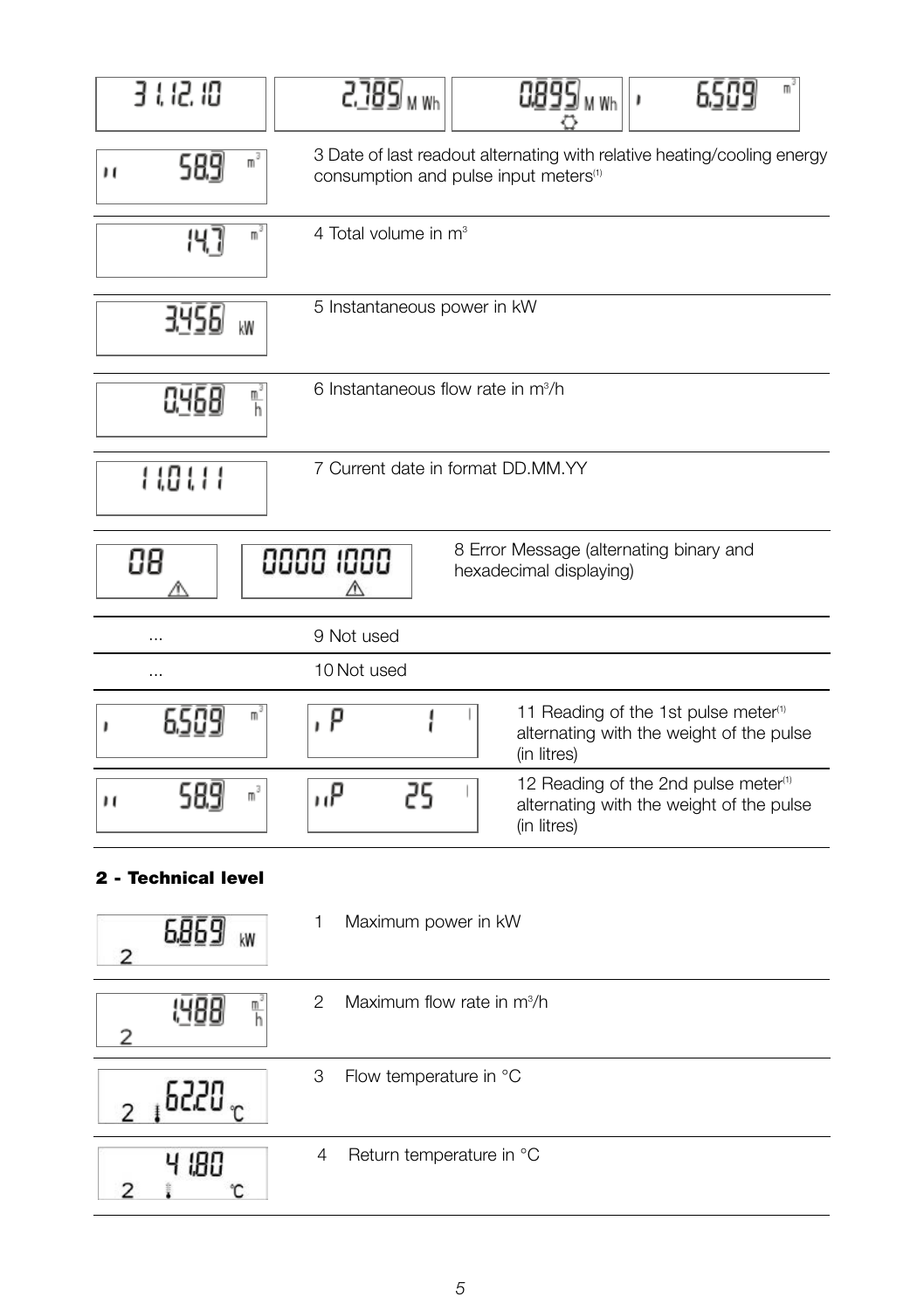| 20.40       | 5 | Temperature difference                                       |
|-------------|---|--------------------------------------------------------------|
|             | 6 | Days of operation since setting                              |
| 1000 r      | 7 | Probe model and installation position<br>(R=return, U=inlet) |
|             | 8 | M-bus address                                                |
| 12345678    | 9 | Serial number of the heat meter                              |
| 86 I<br>999 |   | 10 Firmware/software release                                 |

# **3 - Statistical level**



(1) available on CAL19185MI

# **Error codes**

When the instrument detects an error it displays the error symbol and the relevant code.

The error can also be displayed by selecting item 8 "error message" on the main level. The instrument detects eight causes of error, indicated by the number 1 in the eight-digit code of the error message. These causes of error can also occur together. The position of the number "1" in the error message corresponds to a cause, as specified below.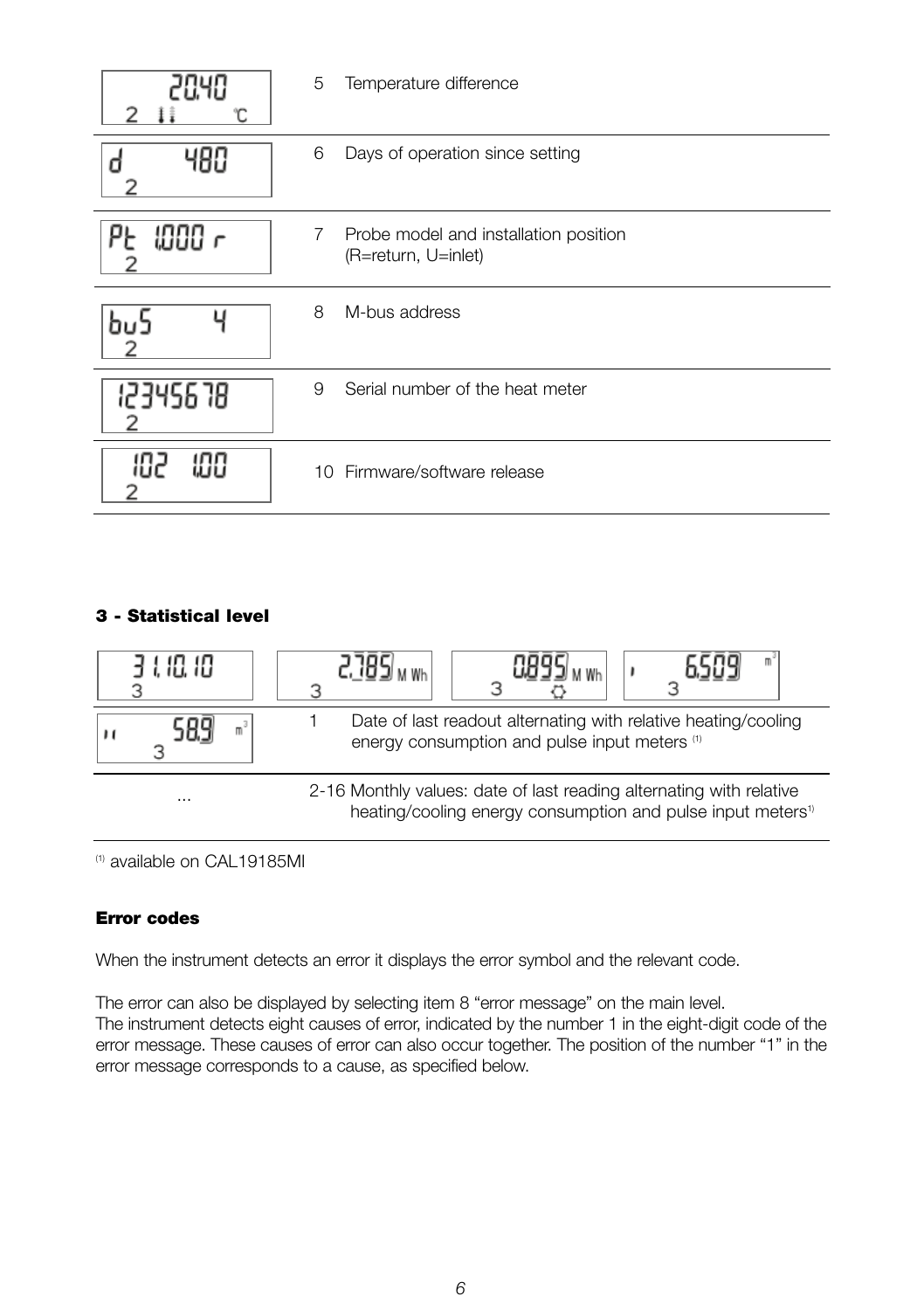

| <b>Error indicator</b> | <b>Description</b>        | <b>Hexadecimal code</b> |
|------------------------|---------------------------|-------------------------|
| "1" in position 1      | Low battery               | 80                      |
| "1" in position 2      | Check-sum error           | 40                      |
| "1" in position 3      | E <sup>2</sup> PROM error | 20                      |
| "1" in position 4      | Reset                     | 10                      |
| "1" in position 5      | Coil error                | 08                      |
| "1" in position 6      | Reference probe failure   | 04                      |
| "1" in position 7      | Return probe error        | 02                      |
| "1" in position 8      | Flow probe error          |                         |

## **Example:**



In the binary view there is a "1" in the fifth position: Coil error.

If an error, except for Reset, appears in the **standard view** (total thermal energy), the instrument must be replaced and sent to the supplier to be checked.

# **Error description**

| Error                | <b>Result</b>                                                                                                           | Possible cause                                                                                   |
|----------------------|-------------------------------------------------------------------------------------------------------------------------|--------------------------------------------------------------------------------------------------|
| Check sum            | No calculations are performed. The flow<br>rate and energy logs are not updated.                                        | Defective component                                                                              |
| $E^2$ PROM           | After resetting the instrument, it doesn't<br>work.                                                                     | Defective component                                                                              |
| Reset                | The measurements since the last data<br>saving into the E <sup>2</sup> PROM memory have<br>been lost (maximum one day). | $EMC -$<br>electromagnetic<br>interference                                                       |
| Coil error           | No calculations are performed. The flow<br>rate and energy logs are not updated (the<br>new data are not saved).        | 1. No water in the<br>meter<br>2. Air in the medium<br>3. Transducer failure /<br>damaged cables |
| Internal setting     | No calculations are performed. The flow<br>rate and energy logs are not updated (the<br>new data are not saved).        | Fault in the PCB of the<br>electronic unit                                                       |
| Return probe failure | No calculations are performed. The flow<br>rate and energy logs are not updated (the<br>new data are not saved).        | Probe cable cut or<br>short-circuited                                                            |
| Flow probe failure   | No calculations are performed. The flow<br>rate and energy logs are not updated (the<br>new data are not saved).        | Probe cable cut or<br>short-circuited                                                            |